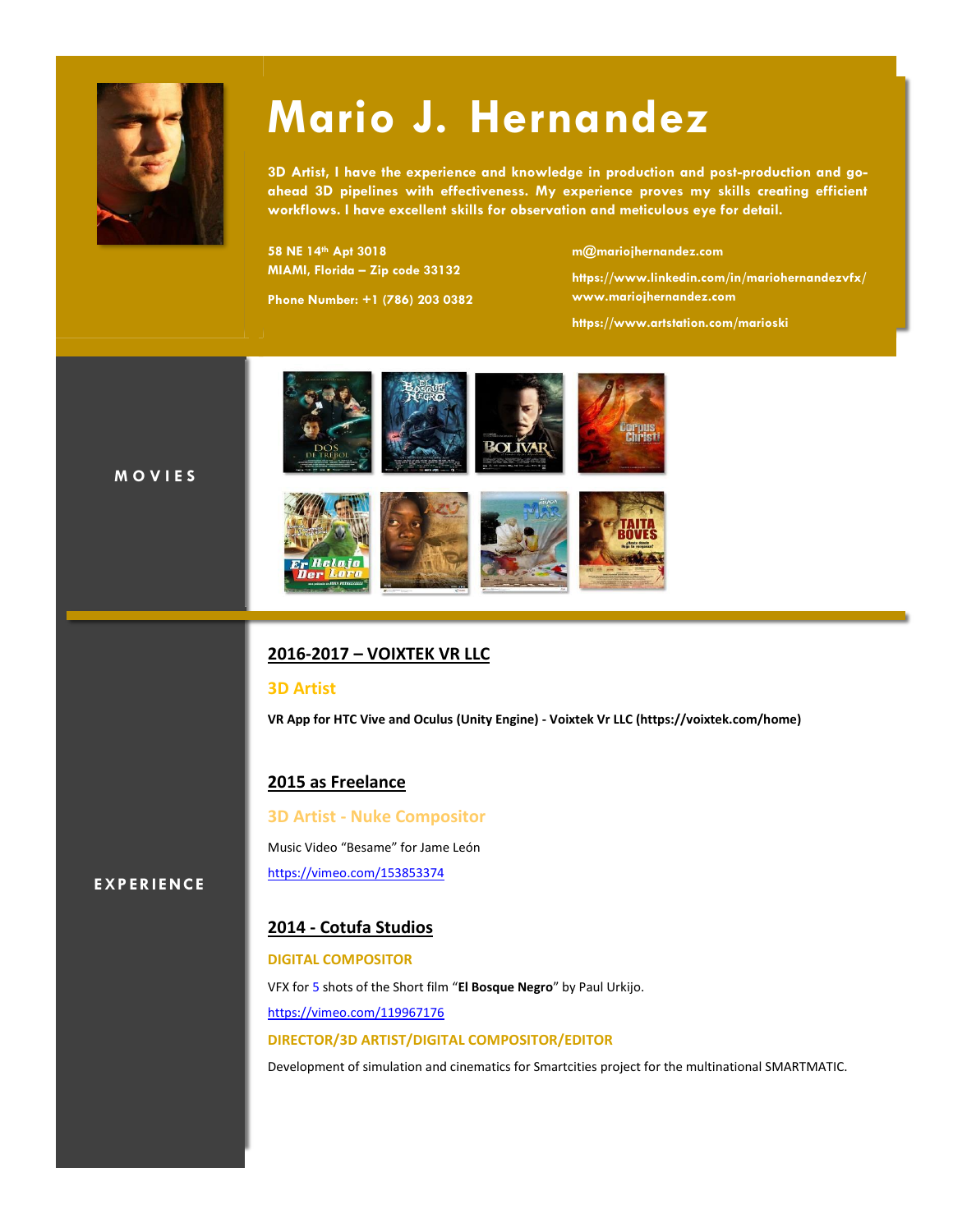#### **2013 - Cotufa Studios**

#### **3D ARTIST/FX TD/DIGITAL COMPOSITOR/EDITOR**

CG commercial "LEE Maniquies" first in Latin America rendered in GPU.

[https://www.youtube.com/watch?v=00bvznH3oSg](http://www.youtube.com/watch?v=00bvznH3oSg)

**3D ARTIST/DIGITAL COMPOSITOR**

VFX for 72 shots of the movie "**Bolívar**" (el hombre de las dificultades) by **Fundación Villa del Cine** .

[https://www.youtube.com/watch?v=Asx7qklCthI](http://www.youtube.com/watch?v=Asx7qklCthI)

**3D ARTIST/DIGITAL COMPOSITOR**

Vfx for 20 shots of the movie "**DOS DE TREBOL**".

[https://www.youtube.com/watch?v=pFgcYD8y0pk](http://www.youtube.com/watch?v=pFgcYD8y0pk)

**3D ARTIST**

Modeling, Rigging and Texturing 64 3D characters for animated film " SAMUEL Y LAS COSAS " for Albatros Producciones.

#### **2012 – Cotufa Studios**

#### **3D ARTIST**

Modeling, Rigging and texturing **80** characters for the animated series "**SUCRE"** for Albatros Producciones. [https://www.youtube.com/watch?v=m356Mbjl8-Q](http://www.youtube.com/watch?v=m356Mbjl8-Q)

**3D ARTIST/EDITOR**

Cg pilot of 2 minutes for Araque Film & Mediax "**Proyecto Nevado**".

**3D ARTIST/DIGITAL COMPOSITOR**

VFX for 35 shots for the movie "**AZÚ**" by Fundación Villa del Cine and Jericó films.

[https://www.youtube.com/watch?v=pWXwzRUaogo](http://www.youtube.com/watch?v=pWXwzRUaogo)

**3D ARTIST/FX TD**

CG commercial for **3p "Sabor de otro mundo"** 30".

http[s://www.youtube.com/watch?v=RUz5Cp2Hk0Q](http://www.youtube.com/watch?v=RUz5Cp2Hk0Q)

#### **2011 – Cotufa Studios**

#### **3D ARTIST/DIGITAL COMPOSITOR**

35 minutes of CG animation for the series animated "**Así es el Hombre**" (7 shorts with 5 min by episode) for Conatel and produced by Razmataz Producciones.

#### **3D ARTIST**

Modeling, Rigging and Texturing **40** characters for the "**SUCRE" animated series** for Albatros Producciones. http[s://www.youtube.com/watch?v=m356Mbjl8-Q](http://www.youtube.com/watch?v=m356Mbjl8-Q)

#### **DIGITAL COMPOSITOR**

VFX for 7 shots of the movie "**Er Relajo del Loro**" Albatros Producciones. http[s://www.youtube.com/watch?v=B\\_7SCcAy0Zc](http://www.youtube.com/watch?v=B_7SCcAy0Zc)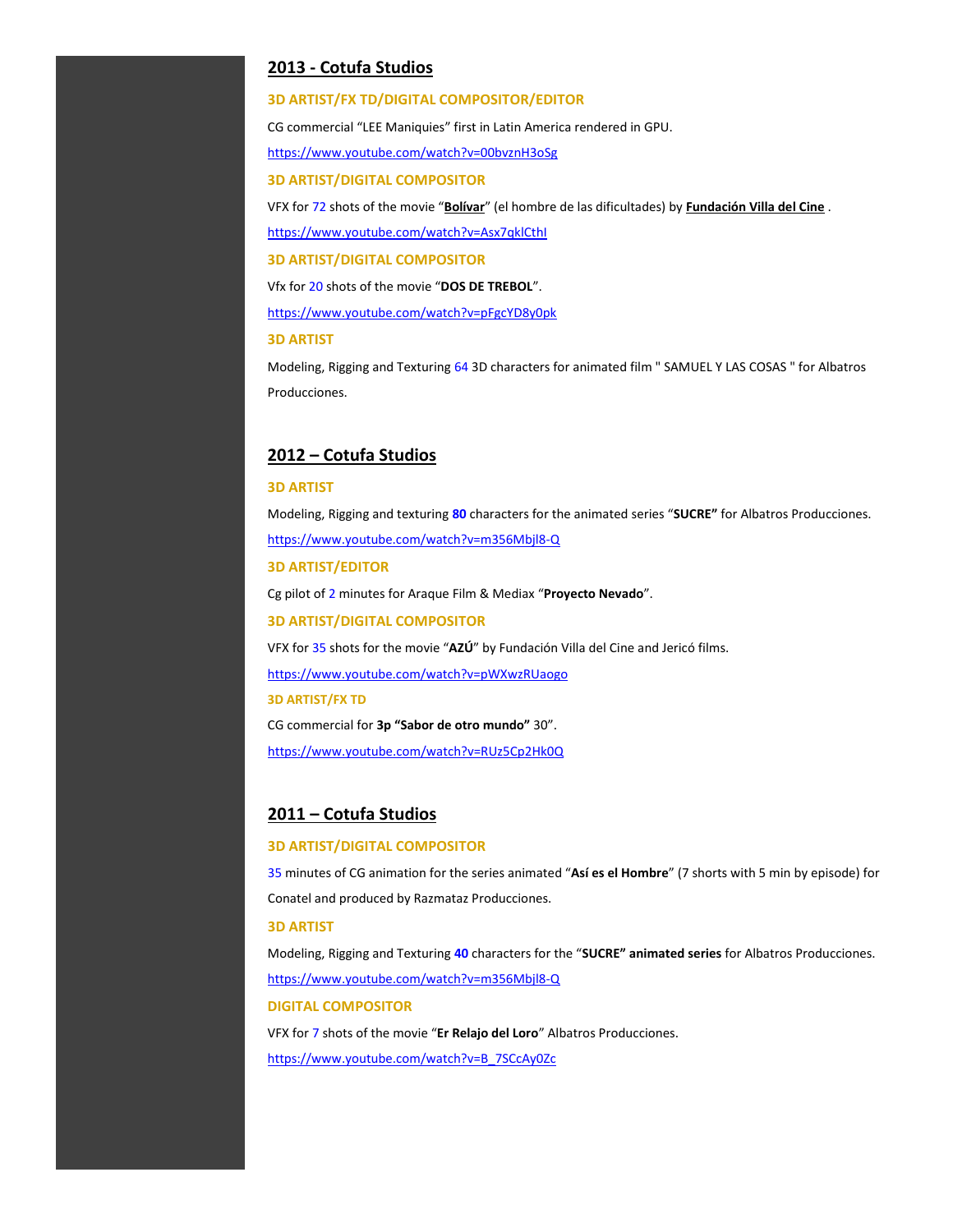#### **2010 – Cotufa Studios**

#### **DIRECTOR/3D ARTIST**

CG Commercial for "**LEE**" Peter el Toro 20". [https://www.youtube.com/watch?v=CLvDV0vc5Dg](http://www.youtube.com/watch?v=CLvDV0vc5Dg) **3D ARTIST** CG Commercial for "**GLUP**" saborizados 30". [https://www.youtube.com/watch?v=\\_Hw9Bc8gsmk](http://www.youtube.com/watch?v=_Hw9Bc8gsmk) **3D ARTIST** Commercial for Campaing "Dale palo y Róbale la Base al Dengue" 30" for [Ministerio del Poder Popular para](http://www.mpps.gob.ve/)  la [Salud.](http://www.mpps.gob.ve/)

[https://www.youtube.com/watch?v=62I3cU8AAqU](http://www.youtube.com/watch?v=62I3cU8AAqU)

#### **DIRECTOR/3D ARTIST**

CG Short Film "Dale palo y Róbale la base al dengue" for [Ministerio del Poder Popular para la Salud.](http://www.mpps.gob.ve/) [https://www.youtube.com/watch?v=WKeKRWLb2PU](http://www.youtube.com/watch?v=WKeKRWLb2PU) **3D ARTIST/DIGITAL COMPOSITOR** VFX for 10 shots of the movie "**TAITA BOVES**" for Jericó Films & **Fundación Villa del Cine. https:/[/www.youtube.com/watch?v=pcXCir6UlFI](http://www.youtube.com/watch?v=pcXCir6UlFI) DIGITAL COMPOSITOR** VFX for 4 shots of the movie "**Una Mirada al Mar**" for **Fundación Villa del Cine. https:/[/www.youtube.com/watch?v=oiJoT-KHvuc](http://www.youtube.com/watch?v=oiJoT-KHvuc)**

#### **2009 – Cotufa Studios**

#### **3D ARTIST**

Campaing with the Character **"Voltio"** 3 commercial and 3 tv spots for CORPOELEC. [https://www.youtube.com/watch?v=tC4DezZBf54](http://www.youtube.com/watch?v=tC4DezZBf54) **DIRECTOR/3D ARTIST/FX TD/DIGITAL COMPOSITOR** CG short film **"Entre Vacas".** http[s://www.youtube.com/watch?v=VV4\\_RML0kO8](http://www.youtube.com/watch?v=VV4_RML0kO8)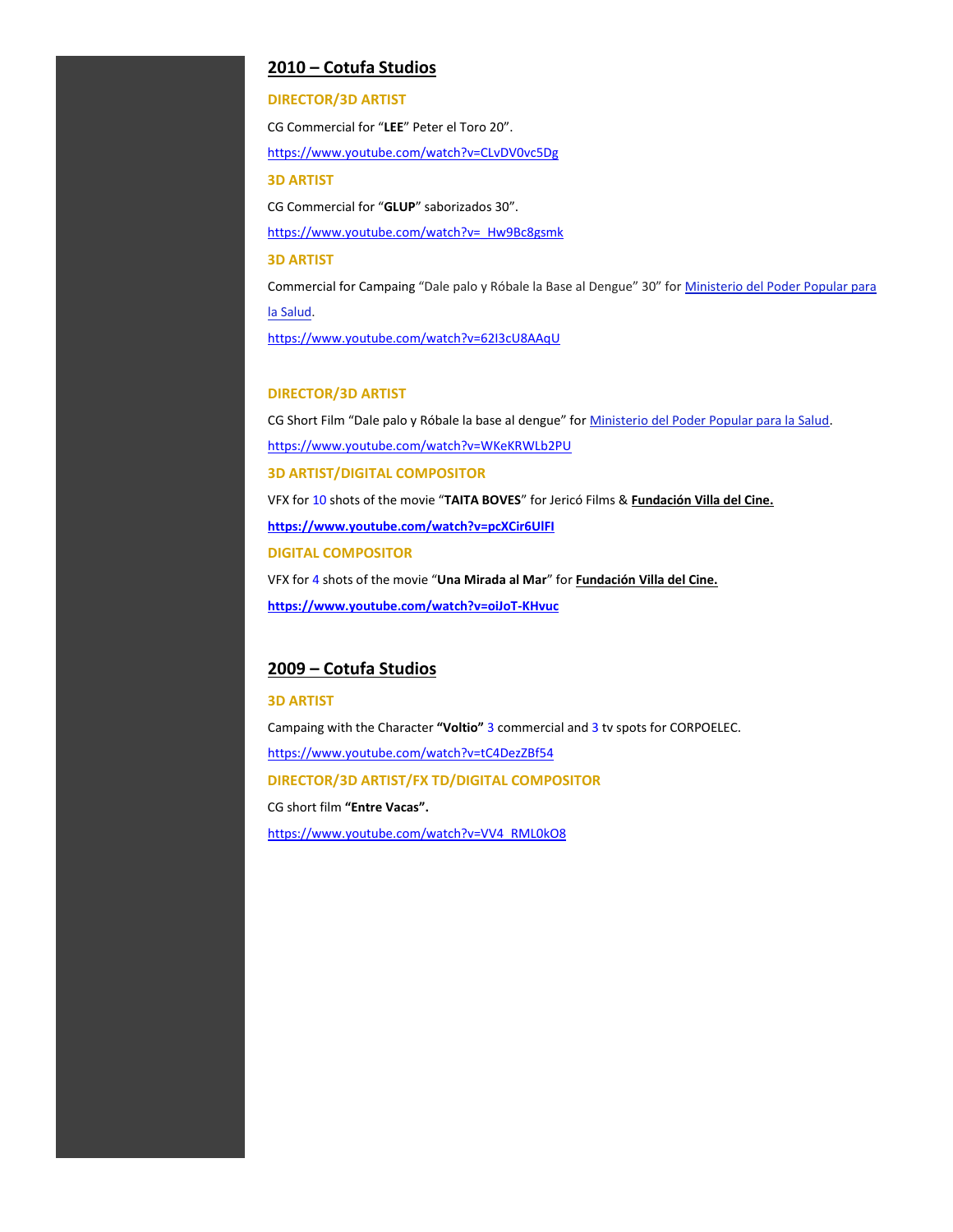**[VFX Learning Ltd.](https://www.linkedin.com/edu/alumni?name=VFX%2BLearning%2BLtd%2E&trk=prof-edu-school-name) Digital Compositor[, Vfx](https://www.linkedin.com/vsearch/p?keywords=Vfx&trk=prof-edu-field_of_study) 2012 – 2013**

**Filmmaker[, Film and Tv](https://www.linkedin.com/edu/fos?id=101134&trk=prof-edu-field_of_study)**

**[ESCINETV](https://www.linkedin.com/edu/alumni?name=ESCINETV&trk=prof-edu-school-name)**

**2007 – 2008**

## **EDUCATION**

**[Ap Animation School](https://www.linkedin.com/edu/alumni?name=Ap%2BAnimation%2BSchool&trk=prof-edu-school-name) 3d generalist[, Computer Animation](https://www.linkedin.com/edu/fos?id=100168&trk=prof-edu-field_of_study) 2005 – 2007**

**S K I L L S**